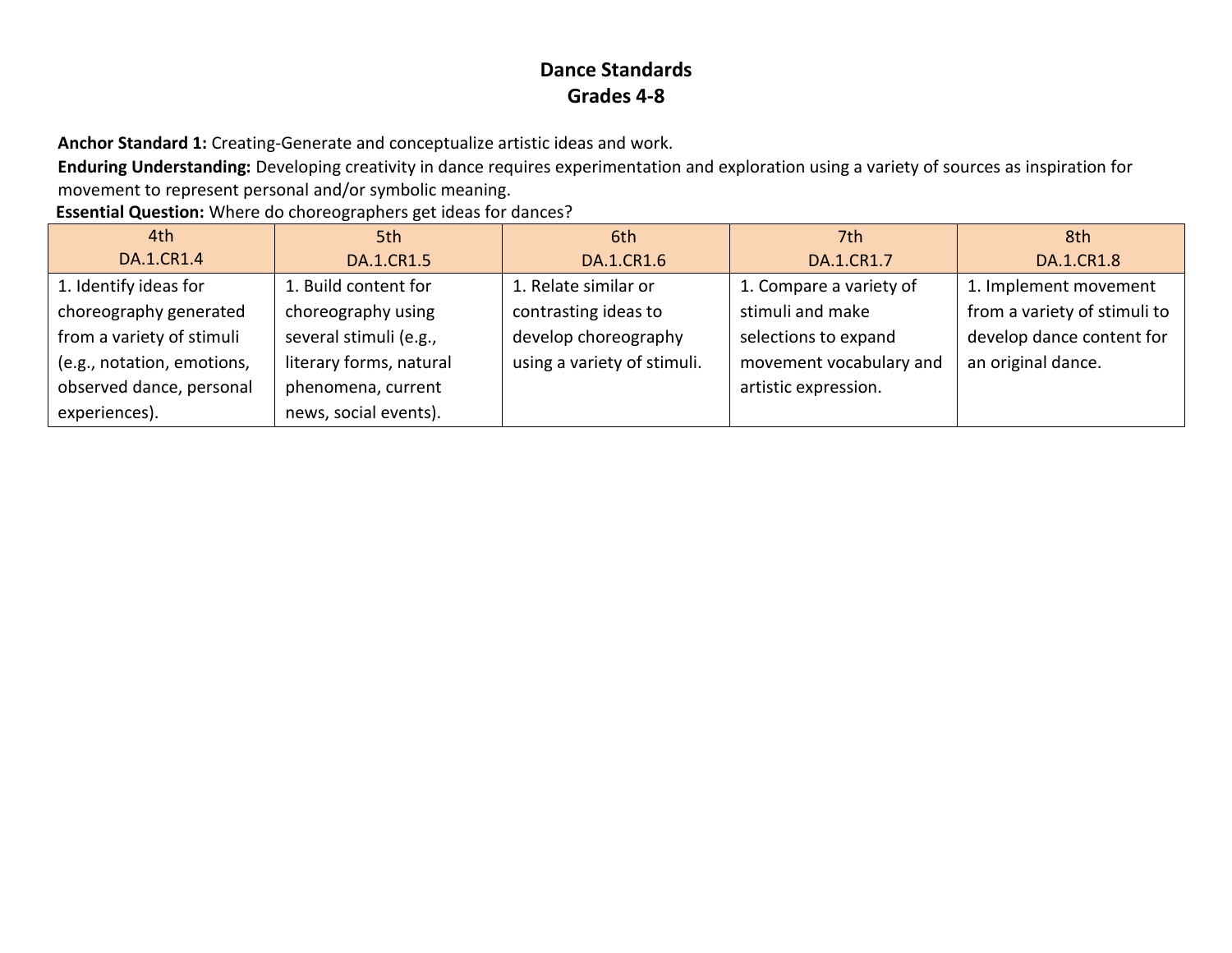**Anchor Standard 2:** Creating-Organize and develop artistic ideas and work.

**Enduring Understanding:** The elements of movement, structural dance forms, and the conventions of dance serve as both a foundation and departure point for choreographers. Meaningful choices and influences by personal, aesthetic, and cultural criteria give dance works form, structure, style, content, context, and purpose.

| Essential Question: How do choreographers use structure and choices to create meaningful and aesthetic choreography? |  |  |
|----------------------------------------------------------------------------------------------------------------------|--|--|
|----------------------------------------------------------------------------------------------------------------------|--|--|

| 4th                       | 5th                      | 6th                          | 7th                         | 8th                       |
|---------------------------|--------------------------|------------------------------|-----------------------------|---------------------------|
| DA.2.CR2.4                | DA.2.CR2.5               | DA.2.CR2.6                   | DA.2.CR2.7                  | DA.2.CR2.8                |
| 1. In a group, use        | 1. In a group, develop a | 1. In a group, use different | 1. Individually or in a     | 1. Individually or in a   |
| movement concepts (e.g.,  | dance combination by     | dance structures and         | group, create and vary a    | group, create a complete  |
| change level, direction,  | selecting specific       | movement concepts to         | dance combination that      | dance that communicates   |
| timing, relationships) to | movement vocabulary to   | vary a dance combination.    | communicates an artistic    | personal or cultural      |
| vary a movement           | communicate a main       |                              | intent and evaluate why     | meaning.                  |
| combination.              | idea.                    |                              | some movements are          |                           |
|                           |                          |                              | more or less effective than |                           |
|                           |                          |                              | others.                     |                           |
| 2. Discuss the effect of  | 2. Document the dance    |                              | 2. Document the dance.      | 2. Document the dance     |
| the movement choices.     | and explain reasons for  |                              |                             | and discuss how the dance |
|                           | movement choices.        |                              |                             | communicates non-         |
|                           |                          |                              |                             | verbally.                 |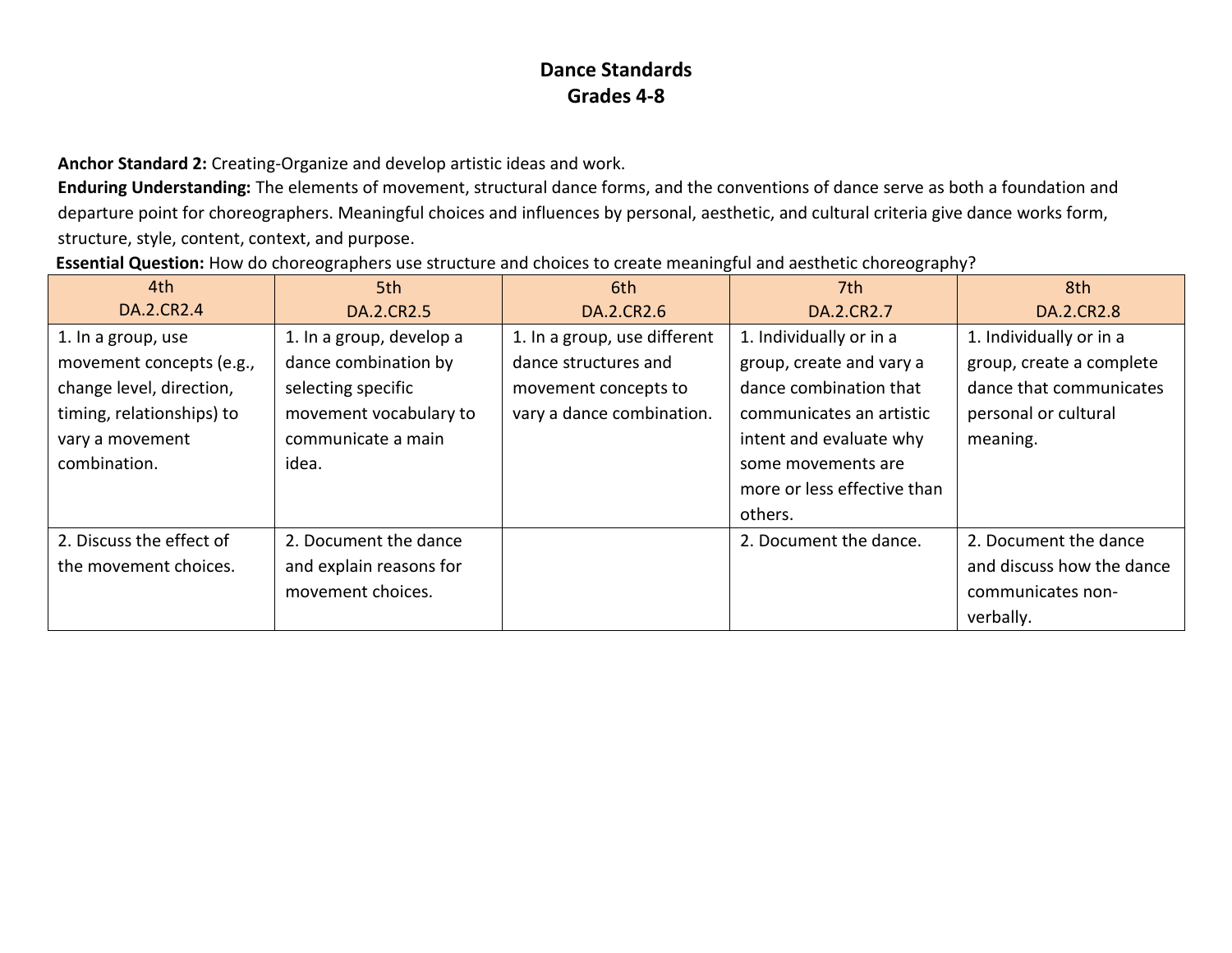**Anchor Standard 3:** Creating-Refine and complete artistic work.

**Enduring Understanding:** Choreographers and dancers analyze, evaluate, and refine their work to communicate clear meaning. **Essential Question:** How can I improve the quality of my work through self-reflection and feedback from others?

| 4th                        | 5th                        | 6th                       | 7th                      | 8th                       |
|----------------------------|----------------------------|---------------------------|--------------------------|---------------------------|
| DA.3.CR3.4                 | DA.3.CR3.5                 | DA.3.CR3.6                | DA.3.CR3.7               | DA.3.CR3.8                |
| 1. Revise movement         | 1. Refine movements        | 1. Revise dance           | 1. Evaluate possible     | 1. Revise choreography    |
| choices based on peer      | based on peer feedback     | compositions using        | revisions of a dance     | collaboratively or        |
| feedback and self-         | and self-reflection to     | collaboratively developed | composition based on     | independently based on    |
| reflection to improve a    | clarify communication of   | artistic criteria.        | feedback.                | artistic criteria, self-  |
| short dance combination.   | an idea within a dance     |                           |                          | reflection, and feedback  |
|                            | combination.               |                           |                          | of others.                |
| 2. Explain choices made in | 2. Record changes made     |                           | 2. Explain how they may  | 2. Articulate the reasons |
| the process.               | through writing, drawings, |                           | clarify artistic intent. | for choices.              |
|                            | or media technology.       |                           |                          |                           |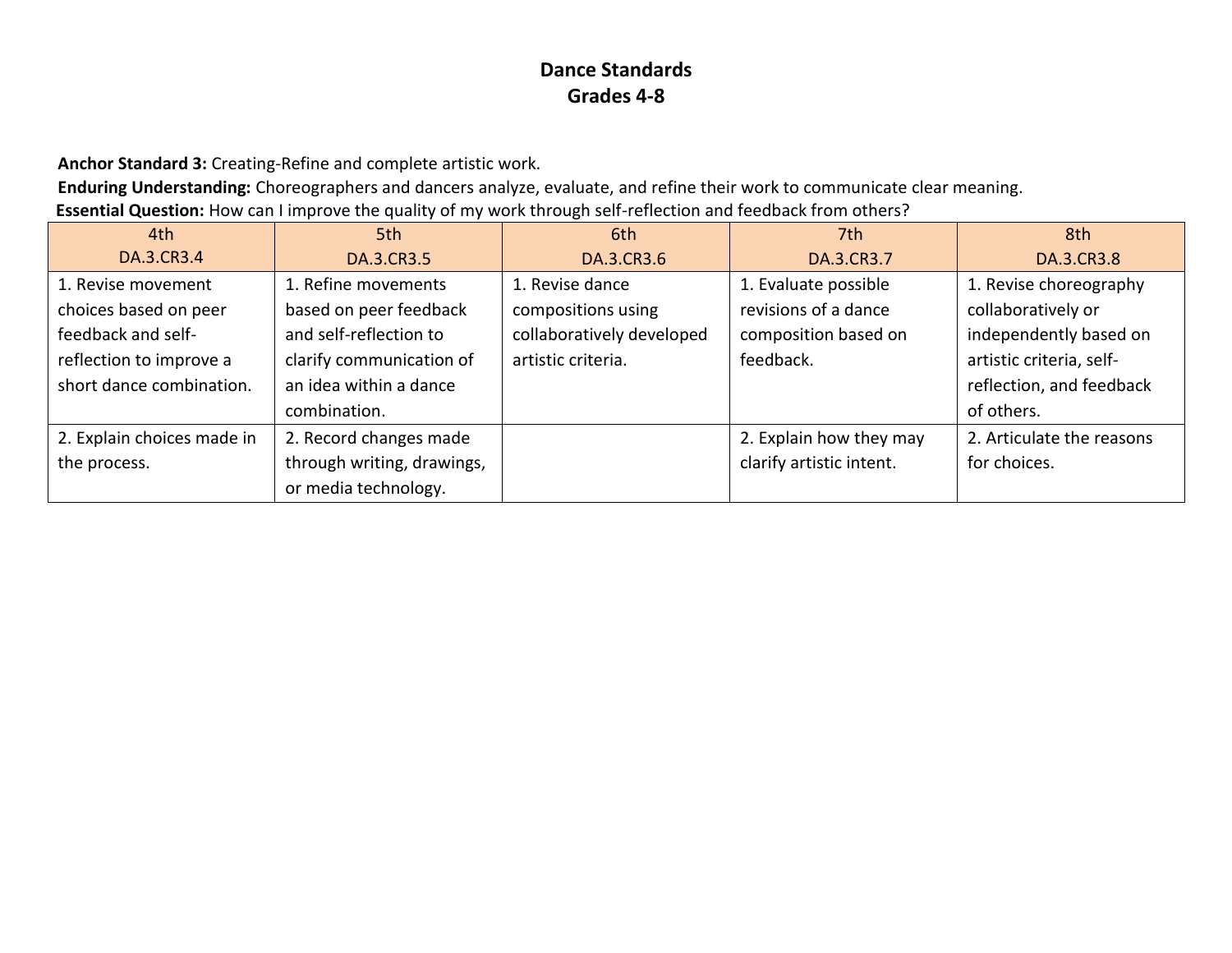**Anchor Standard 4:** Creating-Select, analyze and interpret artistic work for presentation.

**Enduring Understanding:** Movement qualities, energies, and dynamics directly impact expression and meaning in dance.

**Essential Question:** In what ways do movement qualities, energies, and dynamics communicate meaning or intent in a dance?

| 4th                        | 5th                      | 6th                        | 7th                       | 8th                         |
|----------------------------|--------------------------|----------------------------|---------------------------|-----------------------------|
| DA.4.CR4.4                 | DA.4.CR4.5               | DA.4.CR4.6                 | DA.4.CR4.7                | DA.4.CR4.8                  |
| 1. Accompany other         | 1. Dance to a variety of | 1. Accurately use accented | 1. Compare and contrast   | 1. Use different tempos in  |
| dancers using a variety of | rhythms.                 | and unaccented beats in    | movement characteristics  | different body parts at the |
| percussive instruments     |                          | different meters.          | from a variety of dance   | same time.                  |
| and sounds. Respond in     |                          |                            | styles.                   |                             |
| movement to even and       |                          |                            |                           |                             |
| uneven rhythms.            |                          |                            |                           |                             |
| Recognize and respond in   |                          |                            |                           |                             |
| movement to tempo          |                          |                            |                           |                             |
| changes as they occur in   |                          |                            |                           |                             |
| dance and music.           |                          |                            |                           |                             |
| 2. Analyze movements       | 2. Contrast bound and    | 2. Vary muscular tension   | 2. Determine what dancers | 2. Use energy and           |
| and phrases for use of     | free-flowing movements.  | to represent different     | must do to perform them   | dynamics to enhance and     |
| energy and dynamic         |                          | emotions and meanings as   | clearly.                  | project movements.          |
| changes.                   |                          | it applies to one or more  |                           |                             |
|                            |                          | dance styles.              |                           |                             |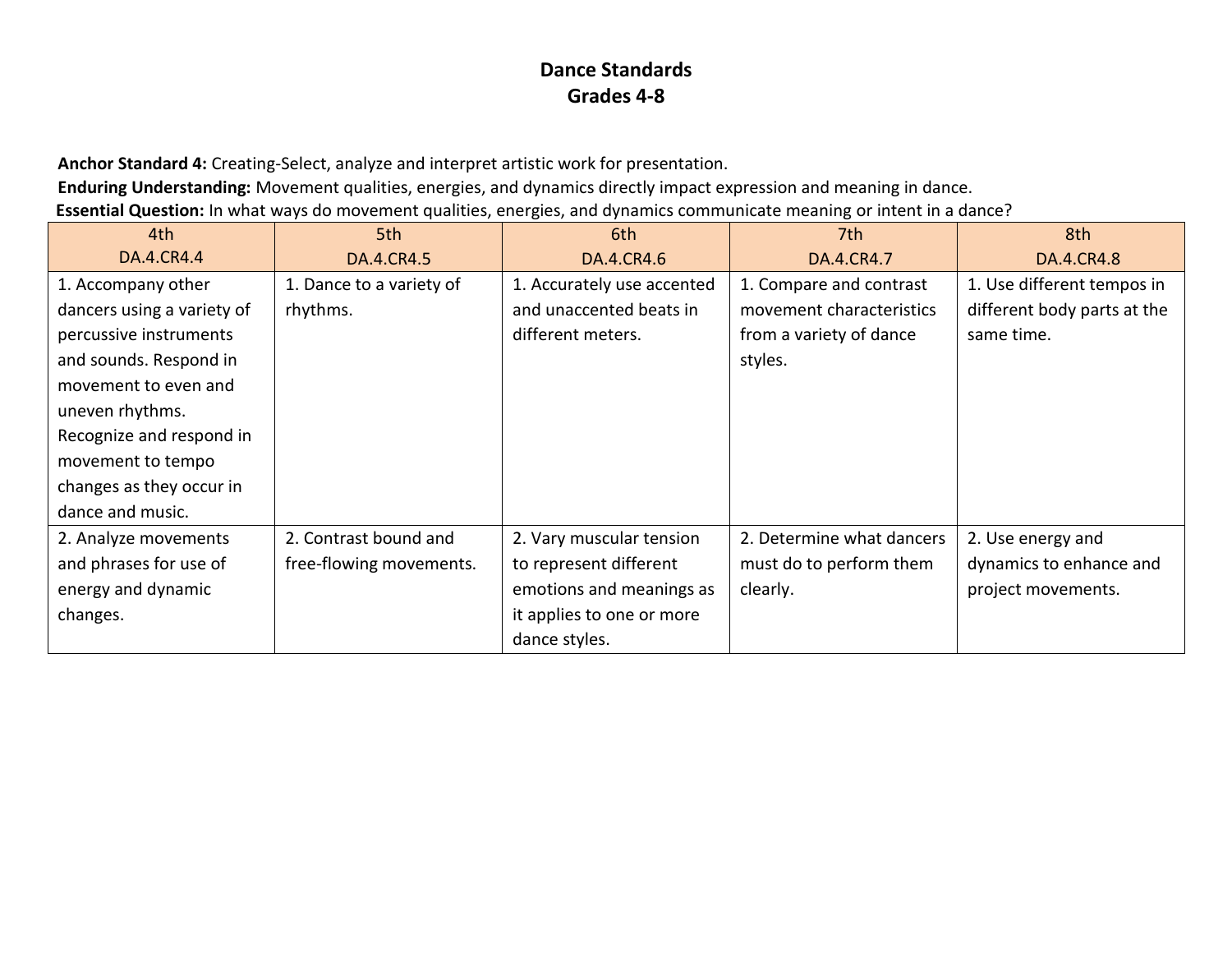**Anchor Standard 5:** Performing-Develop and refine artistic techniques and work for presentation.

**Enduring Understanding:** Dancers work to develop artistry through the mind-body connection and use the body as an instrument for dance by building skills and techniques that promote body awareness, articulation, coordination, strength, alignment, flexibility, and endurance. **Essential Question:** What must a dancer do to prepare the body for artistic expression?

| 4th                         | 5th                       | 6th                       | 7th                       | 8th                      |
|-----------------------------|---------------------------|---------------------------|---------------------------|--------------------------|
| DA.5.PR1.4                  | DA.5.PR1.5                | DA.5.PR1.6                | DA.5.PR1.7                | DA.5.PR1.8               |
| 1. Demonstrate              | 1. Recall and execute a   | 1. Recall and demonstrate | 1. Recall and demonstrate | 1. Perform complex dance |
| combinations of             | simple dance sequence     | varied dance sequences    | complex dance sequences   | sequences with an        |
| fundamental dance steps     | using fundamental dance   | with an emphasis on       | with an emphasis on       | emphasis on accurate     |
| incorporating changes in    | steps in one or more      | spatial awareness within  | movement transitions in   | dance technique          |
| levels and direction.       | styles.                   | partner and group         | relation to musical       | appropriate to one or    |
|                             |                           | formations in one or more | phrasing in one or more   | more dance styles.       |
|                             |                           | dance styles.             | dance styles.             |                          |
| 2. Execute techniques that  | 2. Demonstrate safe body- | 2. Demonstrate            | 2. Understand individual  | 2. Research healthy and  |
| extend flexibility, build   | use practices during      | understanding of basic    | physical capabilities and | safe practices for       |
| strength, and develop       | technical exercises and   | anatomy, kinesthetic      | adjust movement           | dancers.                 |
| endurance.                  | movement combinations.    | awareness, and            | accordingly.              |                          |
|                             |                           | movement mechanics to     |                           |                          |
|                             |                           | develop technical dance   |                           |                          |
|                             |                           | skills and promote safe   |                           |                          |
|                             |                           | and healthful practices.  |                           |                          |
| 3. Explain the relationship | 3. Discuss how these      | 3. Discuss elements of    | 3. Discuss benefits of    | 3. Articulate personal   |
| between execution of        | practices, along with     | nutrition and healthy     | healthy practices and     | health and performance   |
| technique, safe body-use    | healthful nutrition and a | body image.               | sound nutrition in dance  | goals and plans to reach |
| (alignment, balance,        | positive sense of         |                           | training and how choices  | those goals.             |
| coordination), and          | emotional well-being      |                           | enhance performance.      |                          |
| healthful nutrition.        | enhance dance             |                           |                           |                          |
|                             | performance and prevent   |                           |                           |                          |
|                             | injuries.                 |                           |                           |                          |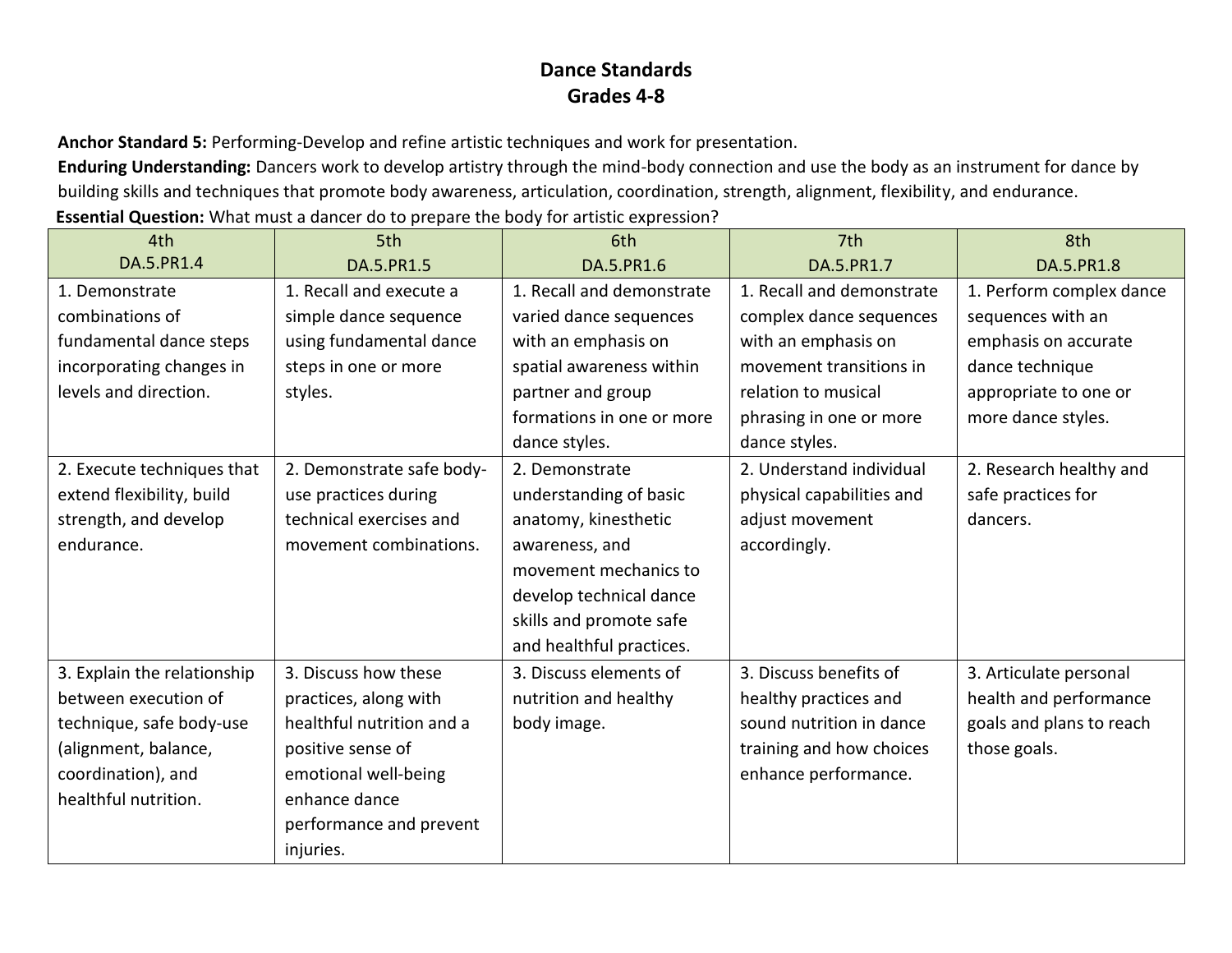**Anchor Standard 6:** Performing-Convey meaning through the presentation of artistic work.

**Enduring Understanding:** Choreographers use and adapt elements of production to enhance communication of the artistic intent in consideration of the audience, venue, and context.

| 4th                        | 5th                        | 6th                         | 7th                         | 8th                         |
|----------------------------|----------------------------|-----------------------------|-----------------------------|-----------------------------|
| DA.6.PR2.4                 | DA.6.PR2.5                 | DA.6.PR2.6                  | DA.6.PR2.7                  | DA.6.PR2.8                  |
| 1. Identify and experiment | 1. Demonstrate the ability | 1. Compare and contrast a   | 1. Explore possibilities of | 1. Collaborate to design    |
| with a variety of          | to adapt dance to          | variety of possible         | producing dance in a        | production elements that    |
| production elements to     | alternative performance    | production elements that    | variety of venues or for    | would heighten the artistic |
| heighten the audience's    | venues by modifying        | would heighten the          | different audiences.        | intent of a dance           |
| experience.                | spacing and movements to   | artistic intent of a dance. |                             | performed on a stage for    |
|                            | the performance space.     |                             |                             | an audience.                |
|                            |                            | 2. Select choices and       | 2. Explain how the          | 2. Explain reasons for      |
|                            |                            | explain reasons for the     | production elements and     | choices.                    |
|                            |                            | decisions made.             | dance choreography          |                             |
|                            |                            |                             | would be adapted to         |                             |
|                            |                            |                             | different situations.       |                             |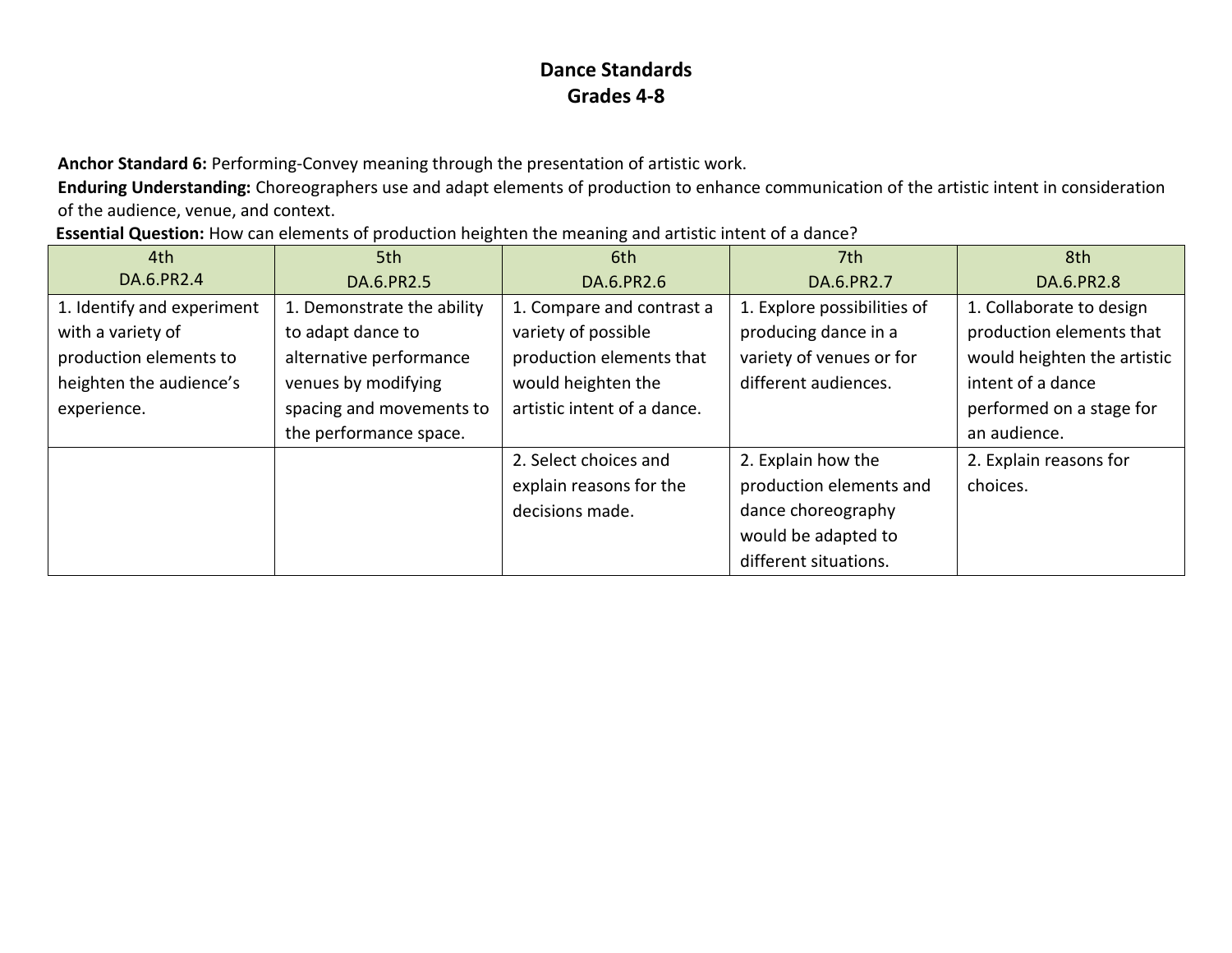**Anchor Standard 7:** Responding-Perceive and analyze artistic work.

**Anchor Standard 8**: Responding-Interpret intent and meaning in artistic work.

*(Oregon Statement: The standards writing team for Dance chose to combine Anchor Standards 7 and 8. The components and standards apply to both Anchor Standards.)*

**Enduring Understanding:** The artistic intent and meaning of dance is communicated through elements of movement, structure, and cultural perspective.

| 4th                       | 5th                       | 6th                         | 7th                           | 8th                        |
|---------------------------|---------------------------|-----------------------------|-------------------------------|----------------------------|
| DA.7-8.RE1-2.4            | DA.7-8.RE1-2.5            | DA.7-8.RE1-2.6              | DA.7-8.RE1-2.7                | DA.7-8.RE1-2.8             |
| 1. Use elements of dance  | 1. Interpret meaning in a | 1. Explain how the artistic | 1. Share and discuss          | 1. Compare the meaning     |
| to decipher meaning in an | dance based on its        | intent of a dance is        | different interpretations of  | of different dances based  |
| observed dance from one   | movements.                | achieved through the        | the meaning of a dance        | on observations of dance   |
| or more genres or         |                           | elements of dance, dance    | based on observations of      | elements, structure, and   |
| cultures.                 |                           | structure, and context.     | dance elements, structure,    | context using genre        |
|                           |                           |                             | and context using genre       | specific dance terminology |
|                           |                           |                             | specific dance terminology    | (e.g., contraction, theme  |
|                           |                           |                             | (e.g., alignment; kick, ball- | and variation, downstage). |
|                           |                           |                             | change; canon).               |                            |
|                           | 2. Explain how the        | 2. Explain how these        |                               |                            |
|                           | movements symbolize the   | communicate the intent of   |                               |                            |
|                           | main idea of the dance    | the dance using genre       |                               |                            |
|                           | using basic dance         | specific dance terminology  |                               |                            |
|                           | terminology (e.g.,        | (e.g., plié, chassé,        |                               |                            |
|                           | grapevine, elbow swing,   | pathways).                  |                               |                            |
|                           | tempo).                   |                             |                               |                            |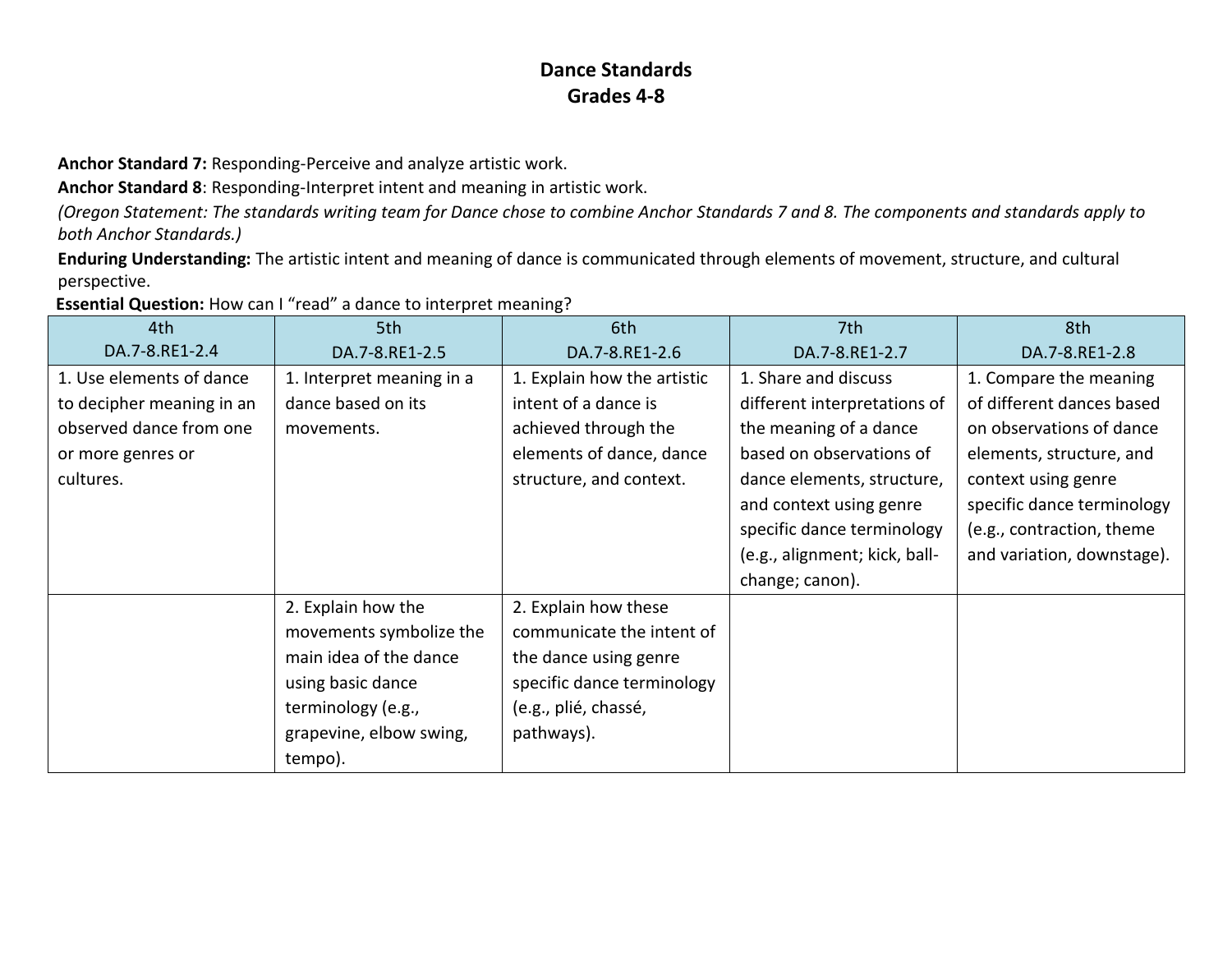**Anchor Standard 9:** Responding-Apply criteria to evaluate artistic work.

**Enduring Understanding:** Criteria for evaluating dance varies across styles and cultural and historical contexts.

**Essential Question:** How do we evaluate the quality of dance?

| 4th                          | 5th                       | 6th                        | 7th                          | 8th                         |
|------------------------------|---------------------------|----------------------------|------------------------------|-----------------------------|
| DA.9.RE3.4                   | DA.9.RE3.5                | DA.9.RE3.6                 | DA.9.RE3.7                   | DA.9.RE3.8                  |
| 1. Identify and discuss,     | 1. Define, using basic    | 1. Compare and contrast    | 1. Discuss the               | 1. Recognize varied dance   |
| using basic dance            | dance terminology, the    | how the elements of        | characteristics and artistic | styles and compare and      |
| terminology, the             | characteristics that make | dance are used differently | intent of a dance.           | contrast their cultural and |
| characteristics that make a  | dance interesting or      | in a variety of dance      |                              | aesthetic forms and values  |
| dance interesting or         | meaningful in specific    | genres and how the         |                              | using genre-specific dance  |
| meaningful.                  | genres or cultural        | elements contribute to     |                              | terminology.                |
|                              | movement practices.       | meaning of dances.         |                              |                             |
| 2. Apply those               | 2. Relate them to the     |                            | 2. Develop artistic criteria |                             |
| characteristics to a variety | elements of dance.        |                            | to critique the dance        |                             |
| of dances observed.          |                           |                            | using genre-specific         |                             |
|                              |                           |                            | terminology.                 |                             |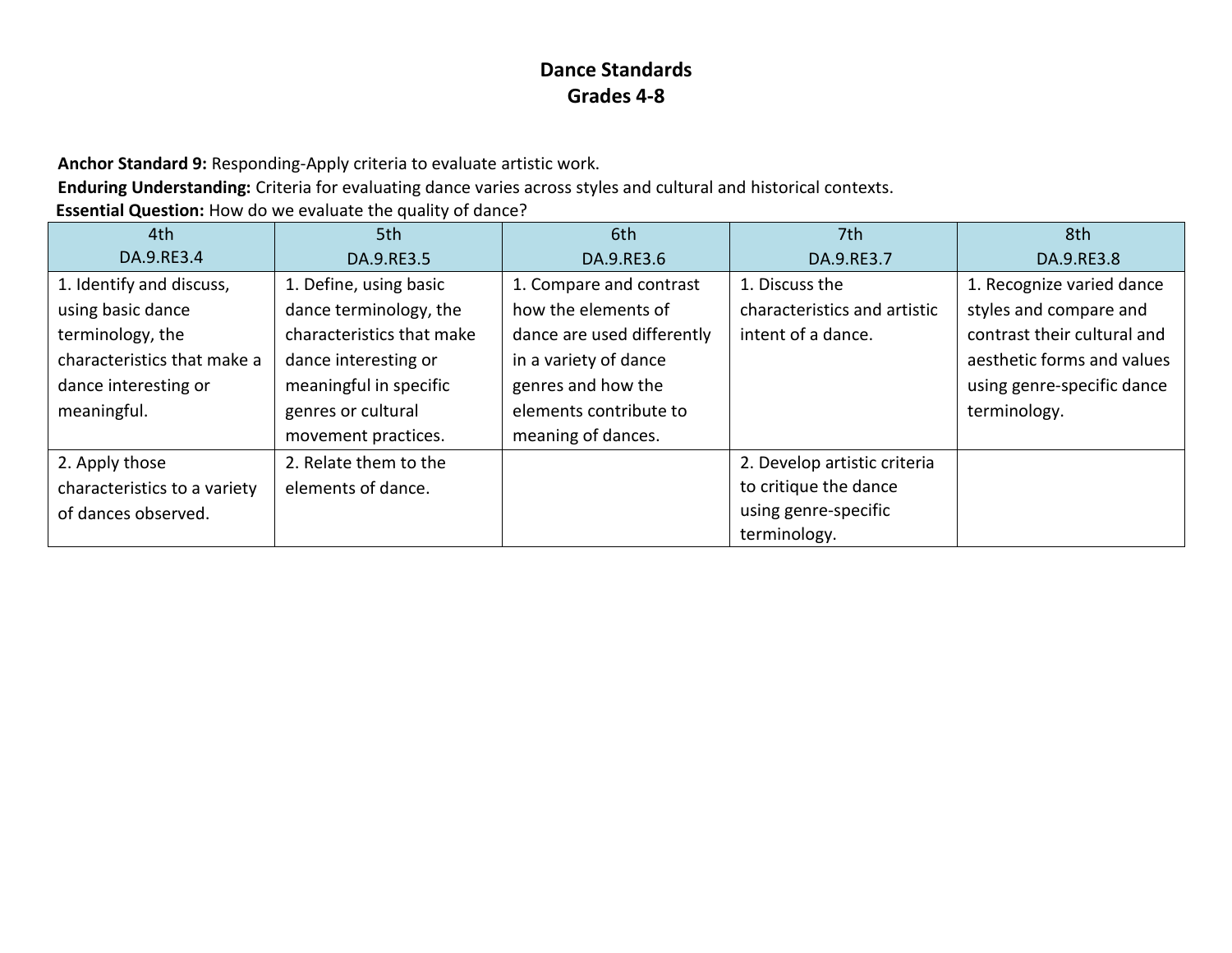**Anchor Standard 10:** Connecting-Synthesize and relate knowledge and personal experiences to make art. **Enduring Understanding:** Dance reflects personal identify, values, and beliefs through how one creates, performs, and responds to dance. **Essential Question:** How does dance relate to and develop personal identity, values, and beliefs?

| 4th                           | 5th                      | 6th                      | 7th                       | 8th                         |
|-------------------------------|--------------------------|--------------------------|---------------------------|-----------------------------|
| DA.10.CO1.4                   | DA.10.CO1.5              | DA.10.CO1.6              | DA.10.CO1.7               | DA.10.CO1.8                 |
| 1. Relate the main idea or    | 1. Compare two dances    | 1. Observe movement      | 1. Compare and contrast   | 1. Relate connections       |
| content in a dance to         | with contrasting themes. | characteristics observed | movement characteristics  | found between different     |
| one's own experiences.        |                          | in a specific dance      | found in a variety of     | dances.                     |
|                               |                          | genre.                   | dance genres.             |                             |
| 2. Explain how the main       | 2. Discuss feelings and  | 2. Describe differences  | 2. Discuss how the        | 2. Discuss the relevance of |
| idea of a dance is similar to | ideas evoked by each.    | and similarities about   | movement characteristics  | the connections to the      |
| or different from one's       | Describe how the themes  | what was observed to     | communicate meaning       | development of one's        |
| own experiences, ideas, or    | and movements relate to  | one's own movement       | and how they relate       | personal perspectives.      |
| perspectives.                 | points of view and       | preferences.             | and/or differ from one's  |                             |
|                               | personal experiences.    |                          | own movement              |                             |
|                               |                          |                          | characteristics or values |                             |
|                               |                          |                          | and beliefs.              |                             |